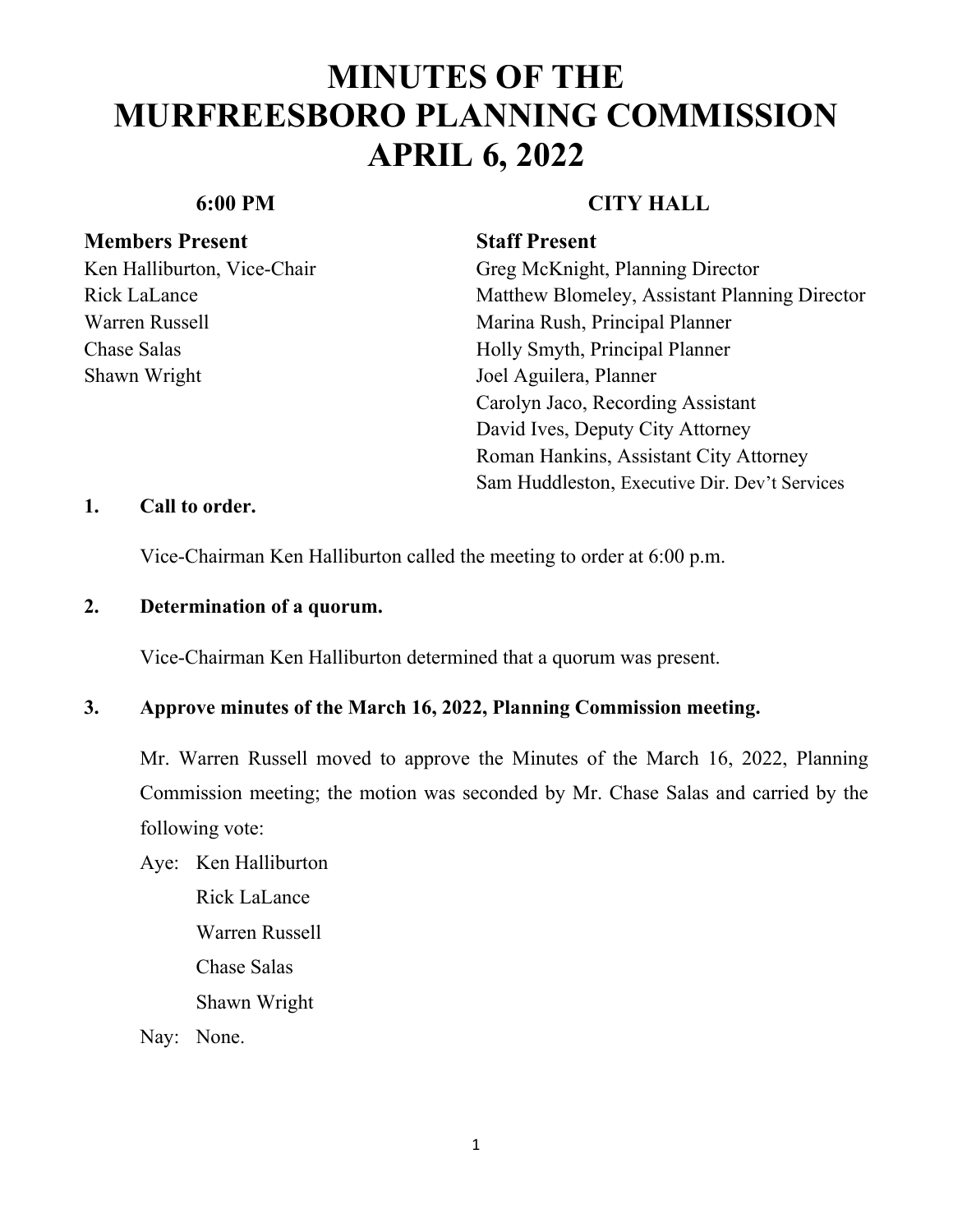### **4. Public Hearings and Recommendations to City Council:**

**Annexation petition and plan of services [2022-501] for approximately 79.7 acres located along Highway 99 south of Clearidge Drive, including right-of-way of approximately 3,600 linear feet of Highway 99, Ferrari Partners, LP applicant.** Ms. Marina Rush presented the Staff Comments regarding this item, a copy which is maintained in the permanent files of the Planning Department and is incorporated into these Minutes by reference.

Mr. Matt Taylor (design engineer), Mr. Wes Patterson (applicant), Mr. Jackson Nichols (applicant), and Mr. Greg Gamble (landscape architect) were in attendance representing the application.

Vice-Chairman Ken Halliburton opened the public hearing.

- **1. Mr. Jay Cunningham, 9910 Taylor Road** opposes the request until a traffic impact study has been provided to make known how traffic issues would be addressed.
- **2. Mr. Pat Justice, 8081 Old Jackson Ridge Road** opposes the request.
- **3. Mr. David Ragsdale, 6971 Highway 99** stated he was representing over 1,000 people who has signed a petition in opposition of this request.
- **4. Mr**. **Gabriel Fancher, 5606 Old Salem Road** opposes the request due to the existing overcrowding at Rockvale schools.
- **5. Mr. Duke Barnes, 2108 Nunley Drive** opposes the request.
- **6. Mr. Timothy Hinote, 2100 Nunley Drive** opposes the request due to overcrowding at Rockvale schools and traffic and drainage concerns.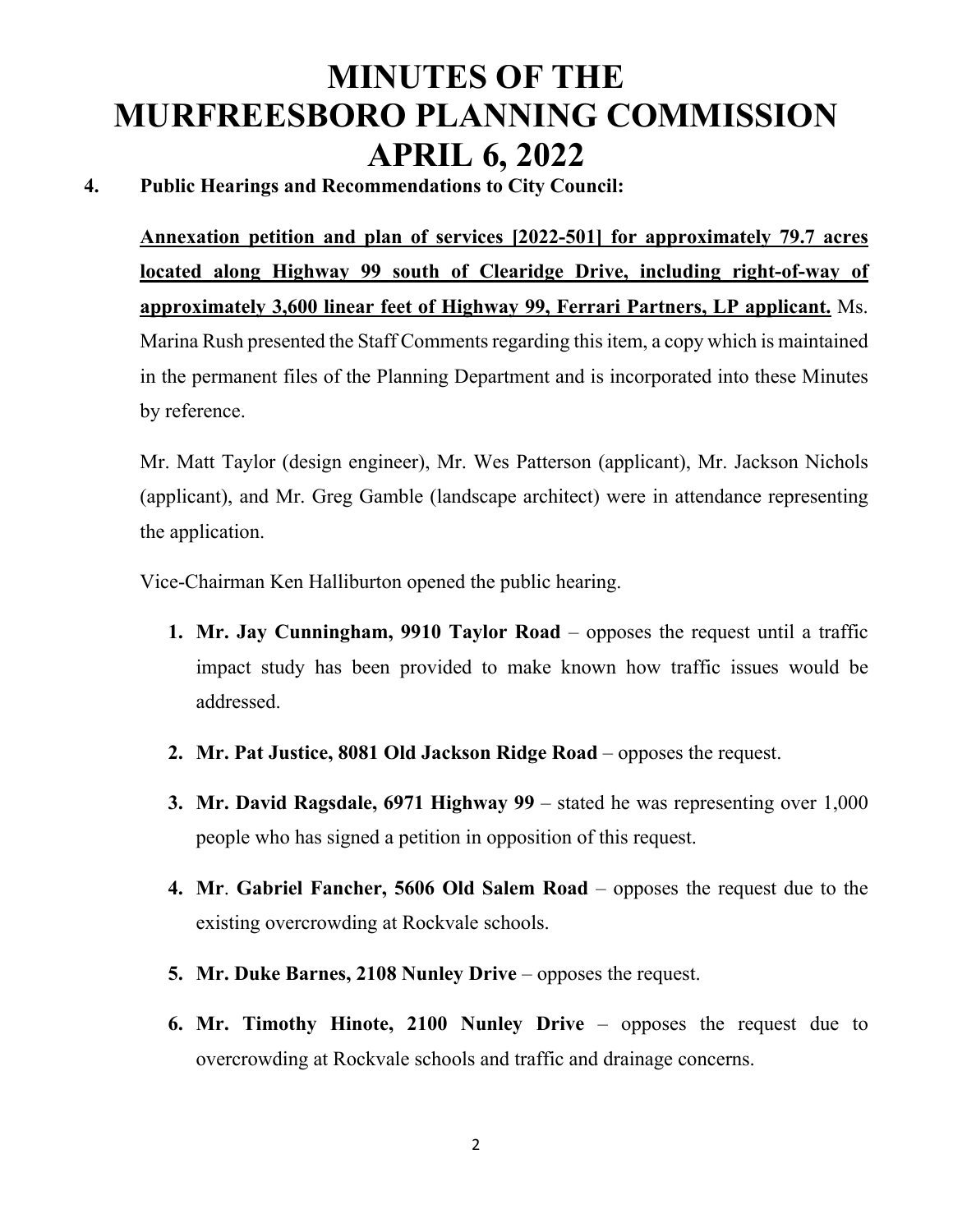- **7.** Mr. Michael Bryan, 5809 East Overall Creek Road opposes the request due to overcrowding at Rockvale schools and drainage.
- **8. Ms. Wendy Deberry, 3621 Thompson Road**  opposes the request due to sink holes and overcrowding at Rockvale schools.
- **9. Mr. Paul Boyd, 2221 Scout Drive** opposes the request.
- **10. Ms. Kimberly Marson, 1122 Starhurst Drive** opposes the request.
- **11.Mr. Doug York, 1218 Paramount Drive** opposes the request due to traffic and drainage.
- **12. Mr. Pettus Read, 11795 Mt. Pleasant Road (Rutherford County Commissioner) –** opposes the request due to Rockvale schools being overcrowded, traffic issues, and the need for infrastructure improvements. Mr. Pettus provided a handout from Rockvale Ruritan Club against this request.
- **13.Mr. Jim Thompson, 2027 Watercolor Lane** –opposes the request.
- **14.Mr. Brady Allred, 5871 East Overall Creek Road** opposes the request.
- **15.Ms. Jackie Panzik, 10669 South Windrow Road** opposes the request due to flooding from sinkholes in this area.

Vice-Chairman Ken Halliburton closed the public hearing.

Mr. Matthew Blomeley discussed the proposed update to the City's future land use map, which includes a service infill line.

Mr. Sam Huddleston explained how sanitary sewer was extended to this area for the schools.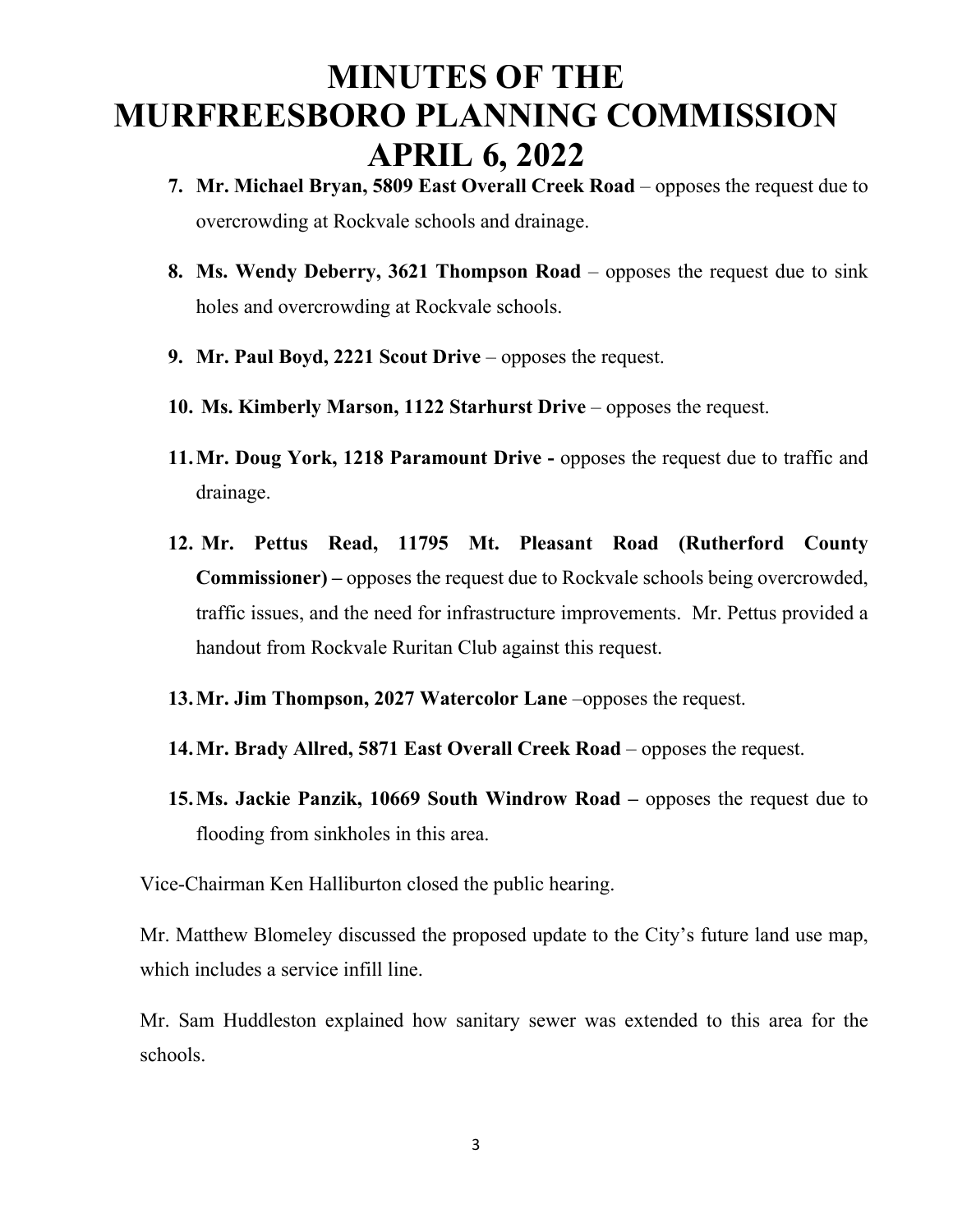Mr. Matt Taylor addressed the stormwater system for drainage would be designed for this property; and, that it would be directed into the Tennessee Department of Transportation right of way. In addition, a traffic impact study has been completed with several recommendations that includes left and right turn lanes along the front of the property. The applicant is in agreement to implement all recommendations. Lastly, Mr. Taylor agreed to conduct a neighborhood meeting for the area residents to address their questions.

There being no further discussions, Mr. Shawn Wright moved to defer the annexation petition until a neighborhood meeting has been conducted and there is resolution regarding ingress/egress; the motion was seconded by Mr. Rick LaLance and carried by the following vote:

Aye: Ken Halliburton Rick LaLance Warren Russell Chase Salas Shawn Wright

Nay: None.

## **Zoning application [2022-401] for approximately 68 acres located along Highway 99 south of Clearidge Drive to be zoned PRD simultaneous with annexation, Patterson Company applicant.** Ms. Marina Rush presented the Staff Comments regarding this item, a copy which is maintained in the permanent files of the Planning Department and is incorporated into these Minutes by reference.

Mr. Matt Taylor (design engineer), Mr. Wes Patterson (applicant), Mr. Jackson Nichols (applicant), and Mr. Greg Gamble (landscape architect) were in attendance representing the application. Mr. Taylor gave a PowerPoint presentation of the Pattern Book, which Pattern Book is maintained in the permanent files of the Planning Department and is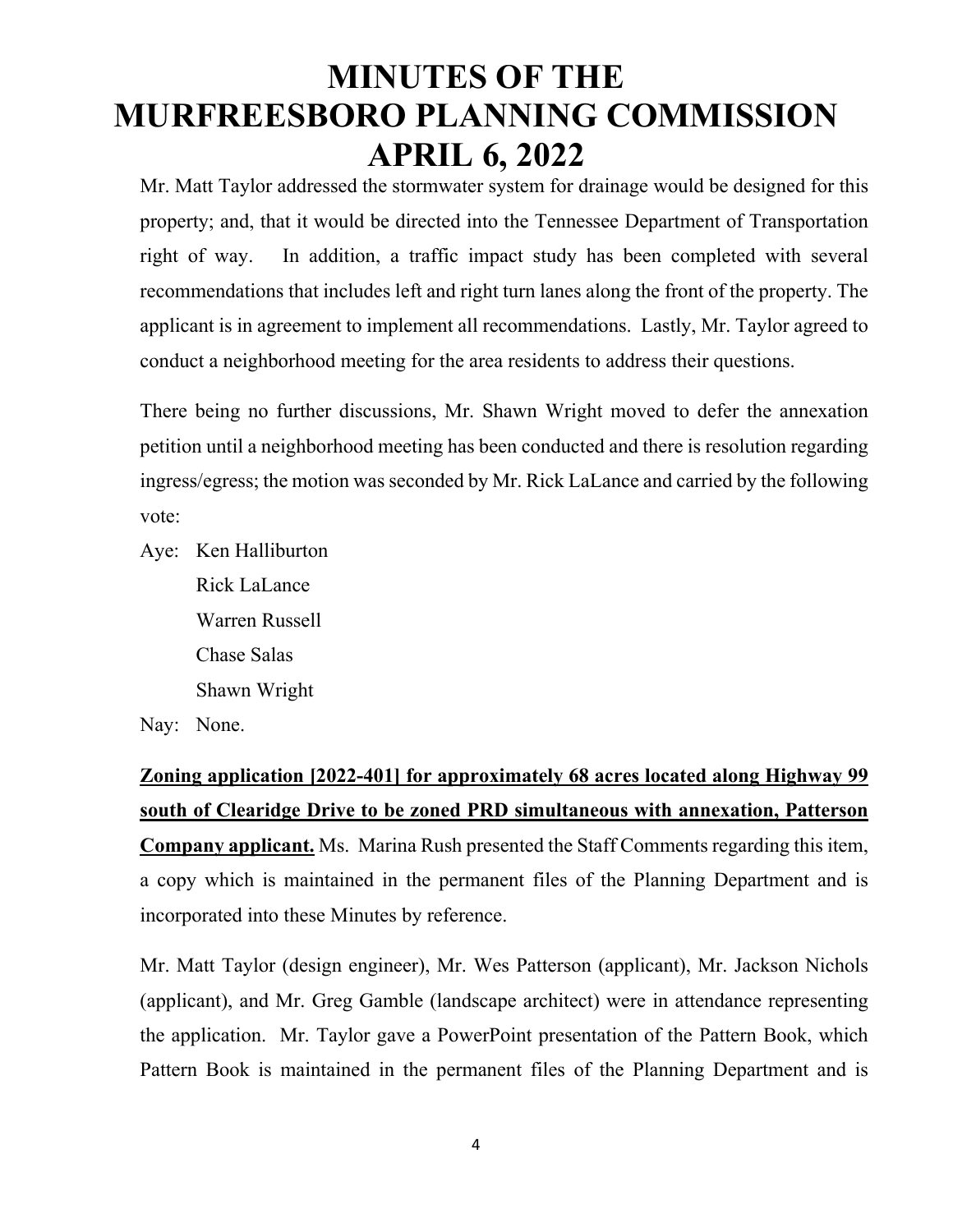incorporated into these Minutes by reference. Mr. Wes Patterson came forward to answer questions asked from the Planning Commission.

Vice-Chairman Ken Halliburton opened the public hearing.

- **1. Mr. Pat Justice, 8081 Old Jackson Ridge Road** opposes the request due to traffic and overcrowded schools.
- **2. Mr**. **Gabriel Fancher, 5606 Old Salem Road** opposes the request due to the traffic and overcrowded schools.
- **3. Mr. Dylan Crouch, 2213 Scout Street**  opposes the request because the development is out of character with the area.
- **4. Ms. Kimberly Marson, 1122 Starhurst Drive**  opposes the request due to drainage and traffic concerns.
- **5. Mr. Mike Ryan, East Overall Creek Road**  opposes the request due to the proposed density and light pollution.
- **6. Mr. Timothy Hinote, 2100 Nunley Drive**  opposes the request due to blasting, traffic, and because the development is out of character with the area.
- **7. Mr. Pettus Read, 11795 Mt. Pleasant Road (Rutherford County Commissioner)** – opposes the request due to density and traffic concerns.
- **8. Mr. Paul Boyd, 2221 Scout Drive**  opposes the request due to density and traffic concerns.
- **9. Mr. Jim Thompson, 2027 Watercolor Lane**  opposes the request due to concerns, including drainage, traffic, and density.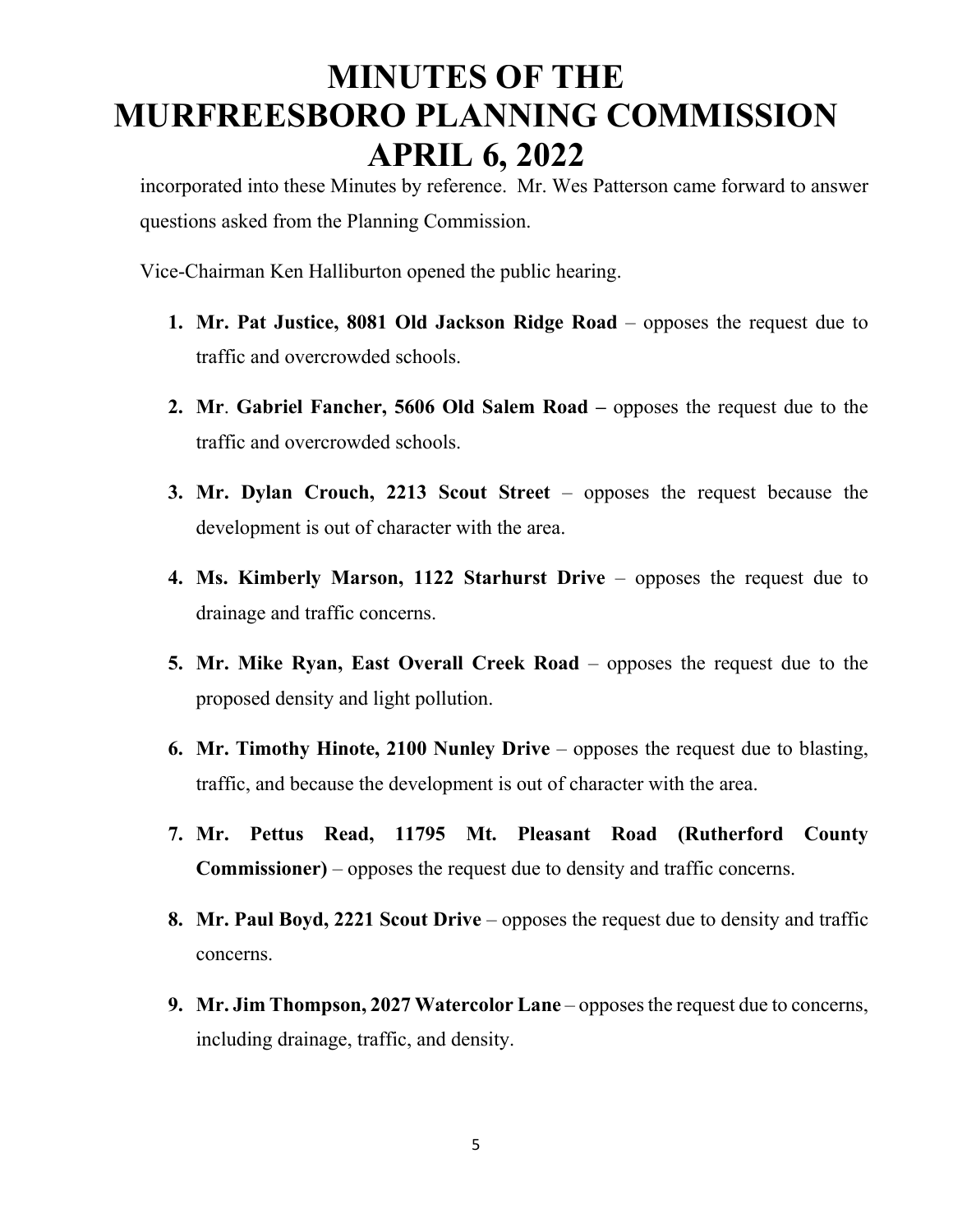- **10. Mr. David Ragsdale, 6971 Highway 99**  opposes the request due to traffic concerns and because the development is out of character with the area.
- **11. Mr. Jay Cunningham, 9910 Taylor Road** opposes the request due to traffic, drainage, and density concerns.
- **12. Mr. Doug York, 1218 Paramount Drive** requested for this proposal to be deferred until a neighborhood meeting has been conducted.
- **13. Mr. Greg Gamble** (landscape architect) **–**agreed to host a neighborhood meeting.

Vice-Chairman Ken Halliburton closed the public hearing.

Mr. Matt Taylor addressed the traffic, drainage, and lighting concerns.

There being no further discussions, Mr. Shawn Wright moved to defer; the motion was seconded by Mr. Rick LaLance and carried by the following vote:

Aye: Ken Halliburton Rick LaLance Warren Russell Chase Salas Shawn Wright Nay: None.

#### **5. Staff Reports and Other Business:**

**Mandatory Referral [2022-705] to consider the acquisition of property located along South Church Street and at the corner of South Church and NW Broad Street, City Administration Department applicant.** Mr. David Ives presented the Staff Comments regarding this item, a copy which is maintained in the permanent files of the Planning Department and is incorporated into these Minutes by reference.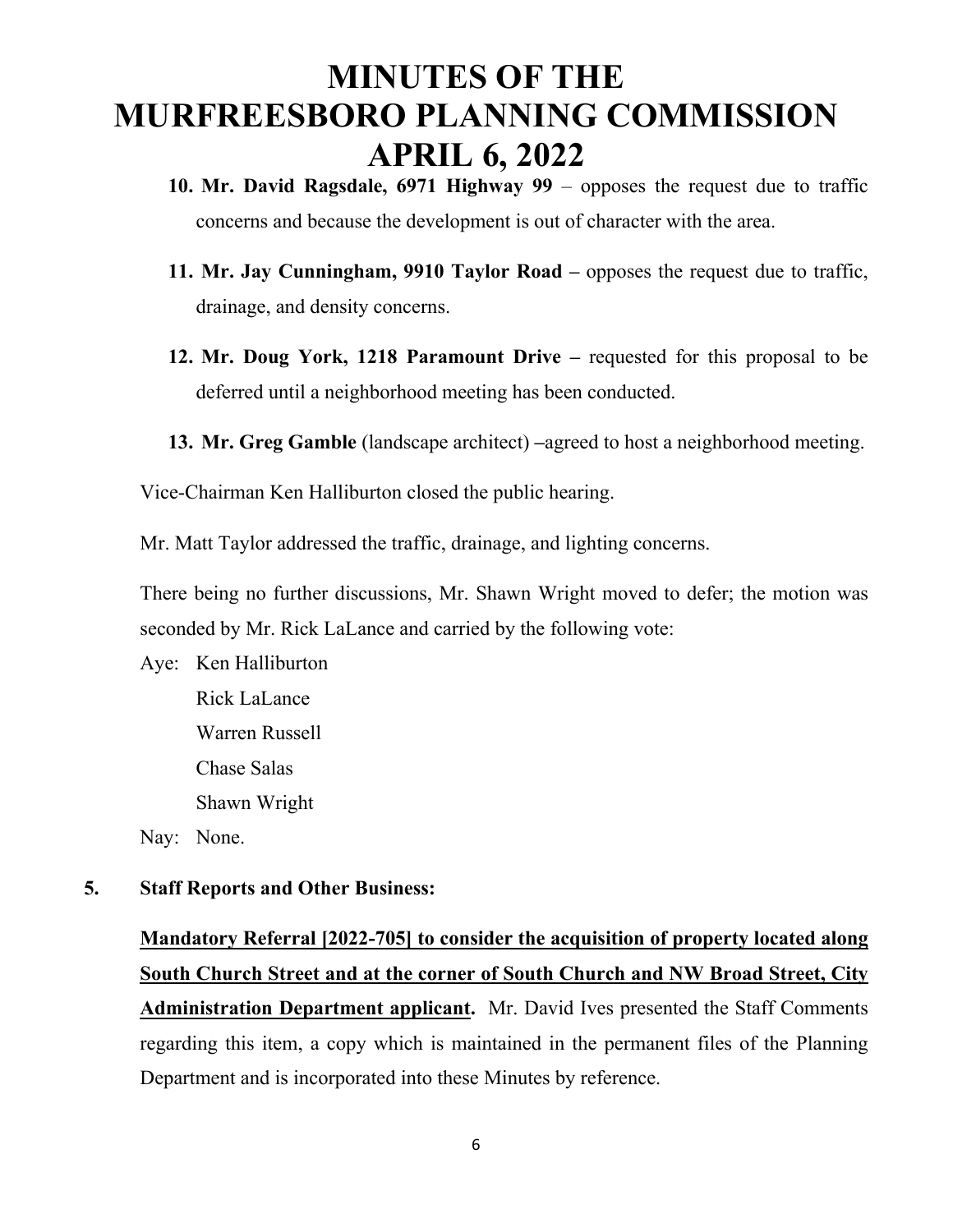Mr. David Ives stated if the Planning Commission recommends approval of the mandatory referral, it would be presented at the City Council meeting tomorrow night April 7, 2022, for final approval.

There being no further discussion, Mr. Rick LaLance moved to approve the mandatory referral subject to staff comments; the motion was seconded by Mr. Chase Salas and carried by the following vote:

Aye: Ken Halliburton

Rick LaLance Warren Russell Chase Salas Shawn Wright

Nay: None.

**Mandatory Referral [2022-706] to consider the acquisition of property for the daylighting of Town Creek located along NW Broad Street and Hickerson Drive, City Administration Department applicant.** Mr. David Ives presented the Staff Comments regarding this item, a copy which is maintained in the permanent files of the Planning Department and is incorporated into these Minutes by reference.

There being no further discussion, Mr. Chase Salas moved to approve the mandatory referral subject to staff comments; the motion was seconded by Mr. Warren Russell and carried by the following vote:

Aye: Ken Halliburton Rick LaLance Warren Russell Chase Salas Shawn Wright Nay: None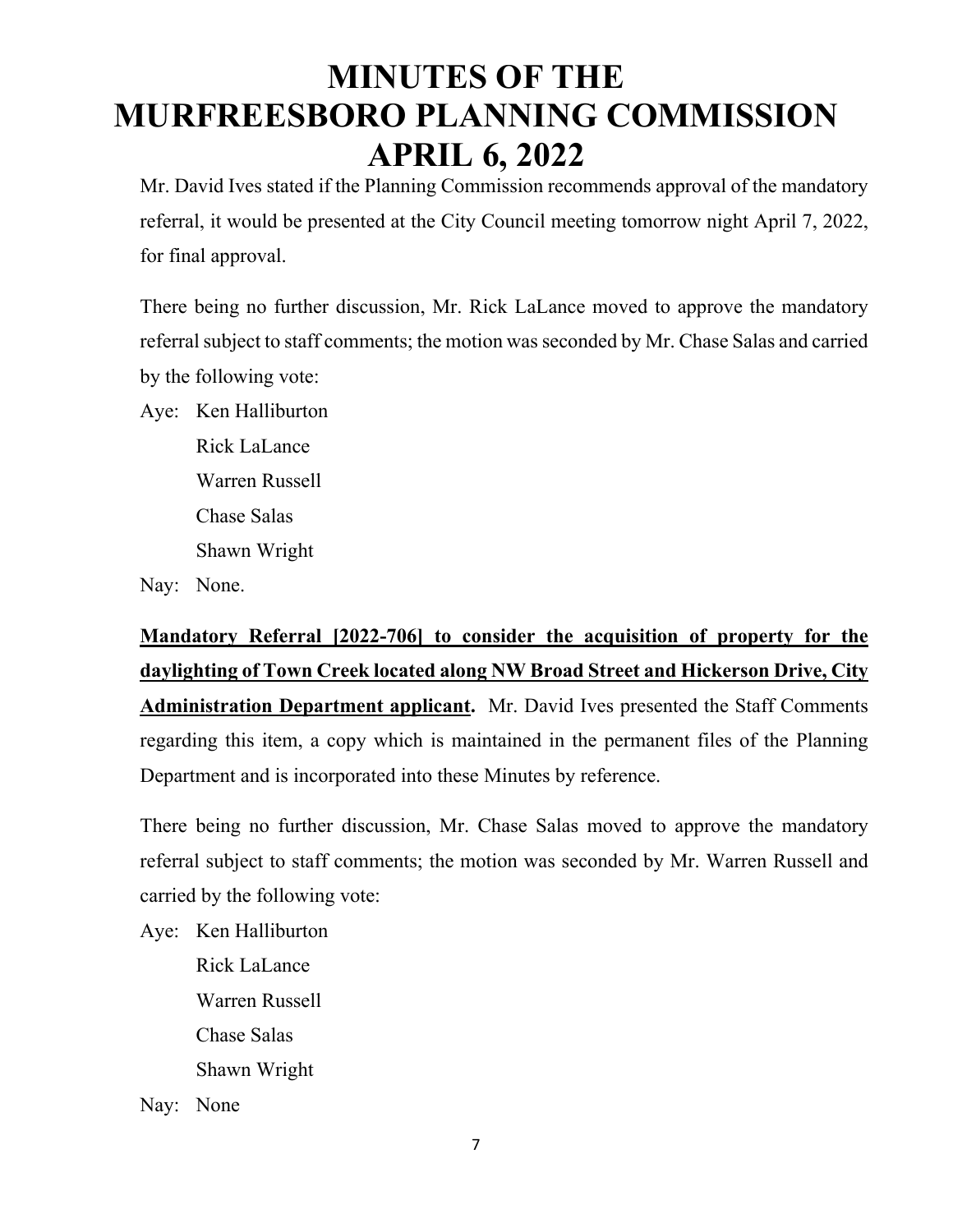**Mandatory Referral [2022-707] to consider the acquisition of approximately 42 acres just north of the Thompson Lane/ NW Broad Street intersection for the operation of a park, City Parks and Recreation Department applicant.** Mr. David Ives presented the Staff Comments regarding this item, a copy which is maintained in the permanent files of the Planning Department and is incorporated into these Minutes by reference.

There being no further discussion, Mr. Rick LaLance moved to approve the mandatory referral subject to staff comments; the motion was seconded by Mr. Warren Russell and carried by the following vote:

Aye: Ken Halliburton Rick LaLance Warren Russell Chase Salas Shawn Wright

Nay: None.

**Mandatory Referral [2022-704] to consider the abandonment of drainage and sanitary sewer easements on property at the southeast corner of Manchester Pike and Keeneland Commercial Boulevard, Mr. Matt Taylor of SEC, Inc. applicant.** Ms. Holly Smyth presented the Staff Comments regarding this item, a copy which is maintained in the permanent files of the Planning Department and is incorporated into these Minutes by reference. For the record, Ms. Smyth stated that Staff recommends approval to City Council subject to the following conditions:

- 1. The new sanitary sewer easement shall be recorded at a time to be determined by the Water Resources Department.
- 2. The applicant must provide to the City Legal Department all the necessary documentation (including any needed legal descriptions and exhibits) required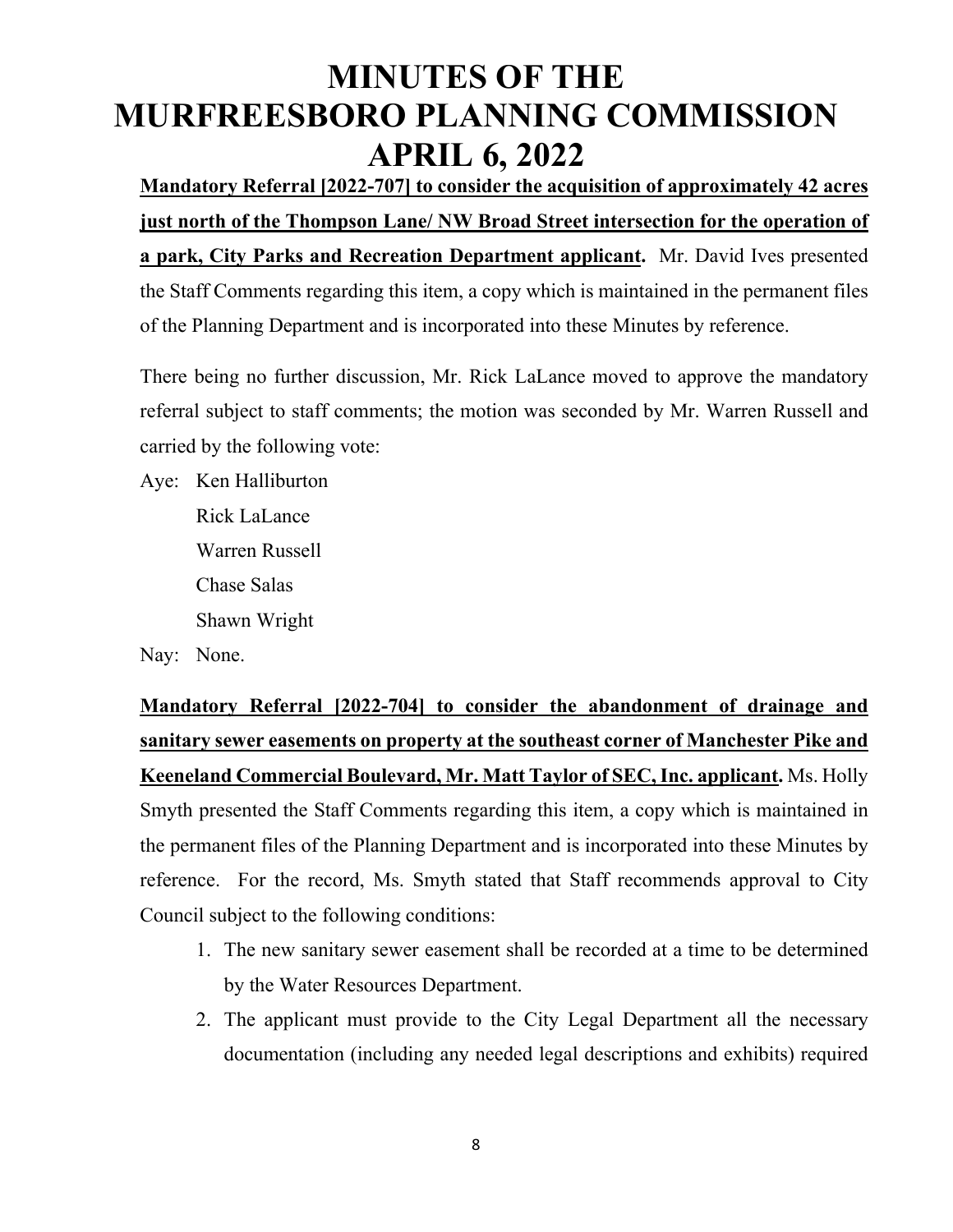to prepare and record the legal instrument of abandonment. This instrument would be subject to final review and approval of the City Legal Department.

3. The applicant would be responsible for recording the legal instrument, including paying any recording fees.

There being no further discussion, Mr. Rick LaLance moved to approve the mandatory referral subject to the recommended conditions of approval listed in the staff report; the motion was seconded by Mr. Shawn Wright and carried by the following vote:

Aye: Ken Halliburton

Rick LaLance Warren Russell Chase Salas Shawn Wright

Nay: None.

**Zoning application [2019-423] clarifying the correct boundary of the property that was rezoned along North Academy Street, East Lokey Avenue, East Hembree Street, Christy Court, Palm Court, and Jetton Drive from RD to PRD (Oakland Court PRD), Murfreesboro Housing Authority applicant**. Mr. Matthew Blomeley presented the Staff Comments regarding this item, a copy which is maintained in the permanent files of the Planning Department and is incorporated into these Minutes by reference.

For the record, Mr. Matthew Blomeley stated that if the Planning Commission votes to recommend approval on the clerical error to clarify the correct boundary of property, it would be presented at the City Council tomorrow night April 7, 2022 for final approval.

There being no further discussion, Mr. Rick LaLance moved to approve subject to staff comments; the motion was seconded by Mr. Shawn Wright and carried by the following vote: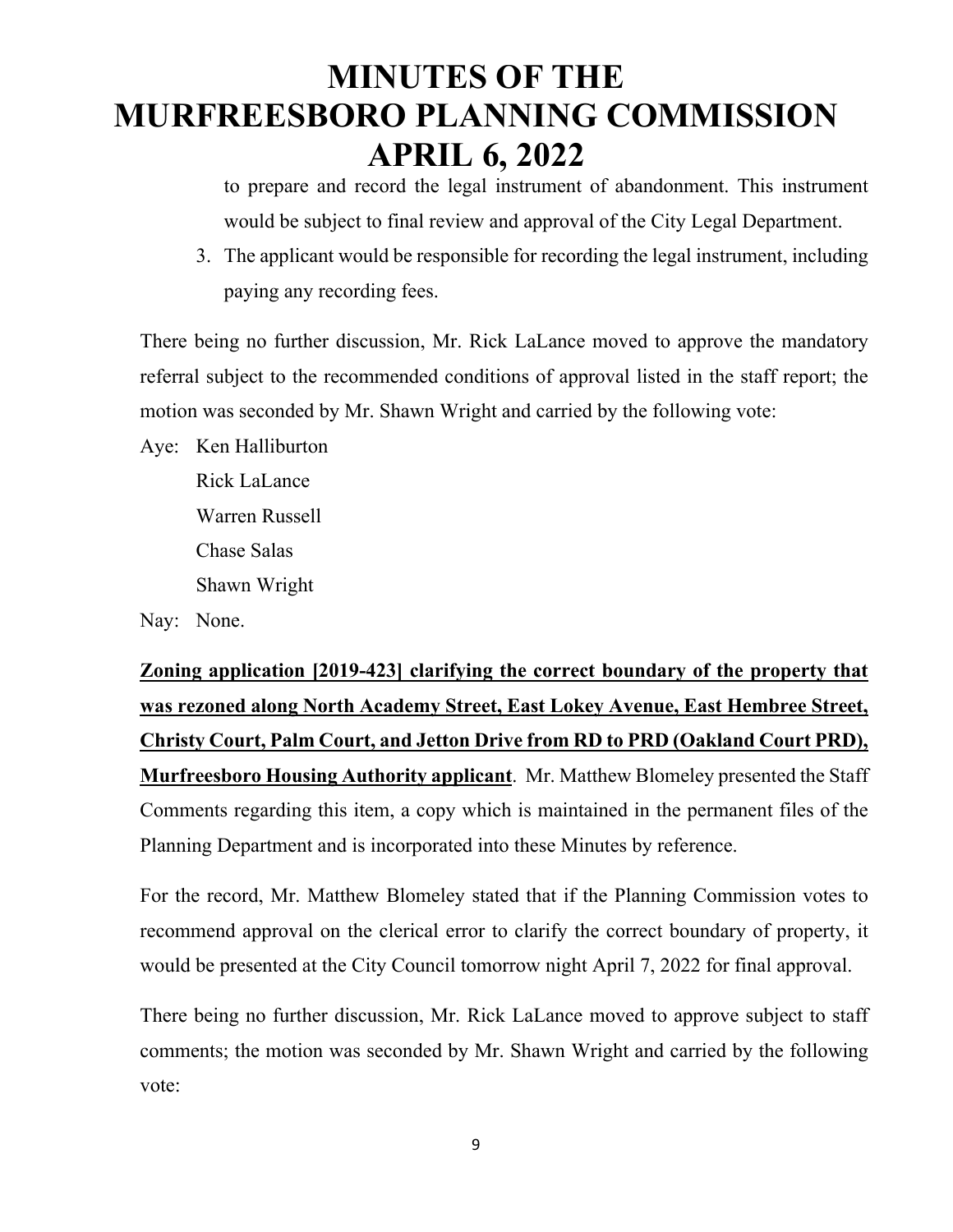Aye: Ken Halliburton

 Rick LaLance Warren Russell Chase Salas Shawn Wright

Nay: None.

### **Mandatory Referral [2022-708] to consider the dedication of an easement for Middle Tennessee Electric (MTE) City-owned property located at 7096-7122 Franklin Road,**

**MTE applicant.** Mr. Matthew Blomeley presented the Staff Comments regarding this item, a copy which is maintained in the permanent files of the Planning Department and is incorporated into these Minutes by reference. Mr. Blomeley stated Staff recommends that the Planning Commission vote to recommend approval to City Council subject to the following conditions:

- 1) The legal instrument to dedicate the easement would be subject to the review and approval of the City Legal Department.
- 2) The applicant would be responsible for recording said legal instrument, including payment of any applicable recording fees.
- 3) Prior to recording the easement, MTE shall field locate the existing Atmos gas line and adjust the location of the pole as needed in order to maintain a minimum of 3' of separation from the gas line.

There being no further discussion, Mr. Rick LaLance moved to approve subject to staff comments; the motion was seconded by Mr. Shawn Wright and carried by the following vote:

Aye: Ken Halliburton Rick LaLance Warren Russell